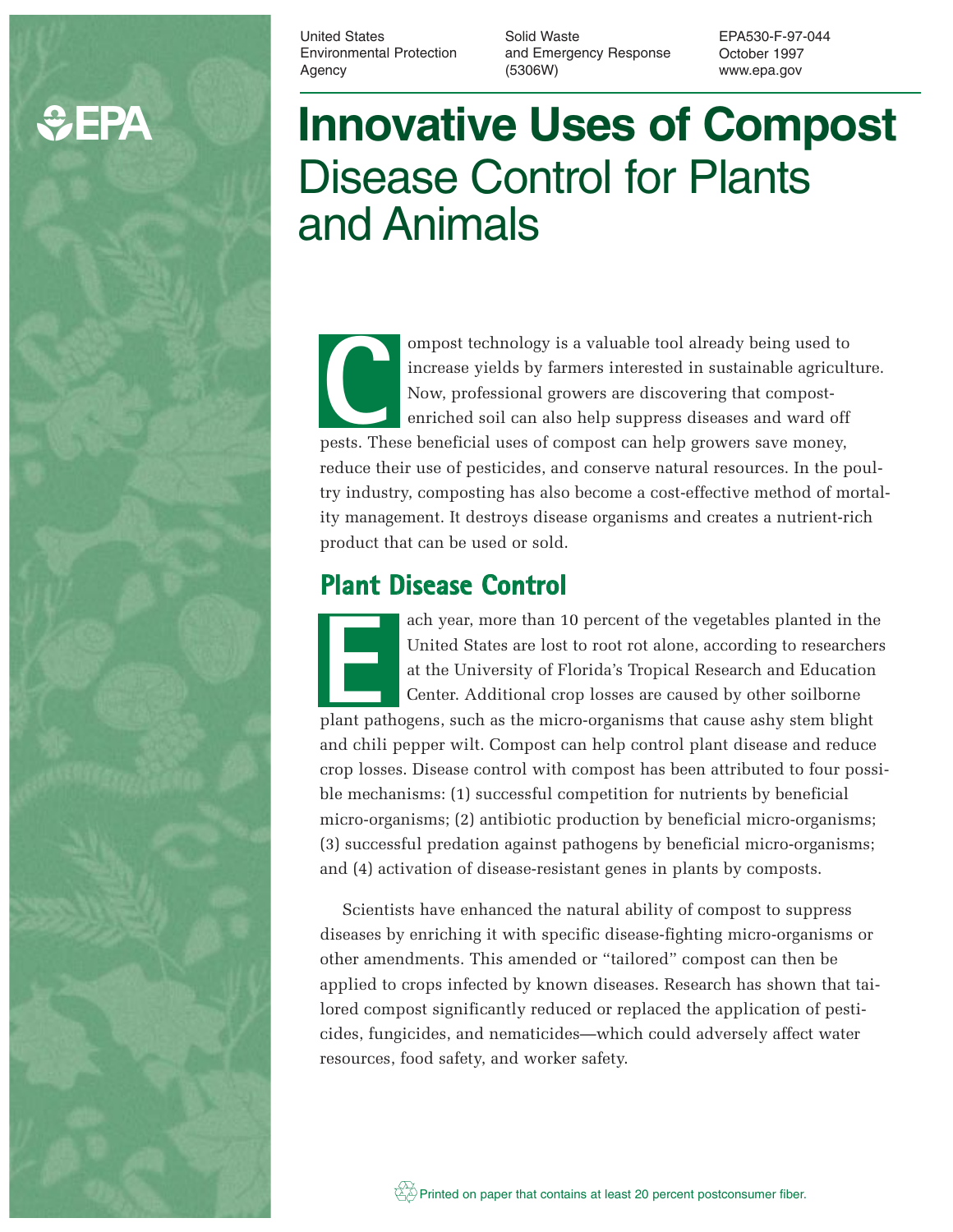The use of tailored compost can also be more cost-effective than chemical soil treatments, such as methyl bromide. Soil treated with compost retains irrigation water better, which lowers water costs. Chemicals also must be applied more often than compost. In addition, some chemicals have re-entry requirements that prohibit workers from entering a field immediately after chemicals have been applied, reducing worker productivity.

### **Compost Impedes Pythium Root Rot**

Dr. Harry Hoitink of The Ohio State University, has conducted compelling research on compost's effects on plants afflicted with *Pythium* root rot. As the photo below illustrates, the application of tailored compost had a dramatically positive effect on plant growth and impeded the spread of the disease.



*Photo courtesy of Dr. Harry Hoitink, University of Ohio The plant on the right was treated with compost. The plant on the left was not and suffered the effects of* Pythium *root rot.*

Dr. Hoitink views the disease-suppressive characteristics of compost as a reason to consider widening compost applications, "Those who believe composting is not practical for large acreages would find Brazil interesting. I visited a sugar cane farm of some 150,000 acres where the bagasse [stalks left after harvest] was composted and applied back on

the land. Every acre got a treatment once every 5 years with 15 percent increases in yield. Some of that increase is apparently due to a suppression of disease organisms."

## **Compost Combats Chili Wilt**

Researchers from New Mexico State University applied a compost made from municipal wastewater sludge and yard trimmings to chili crops in a field known to be infested with *Phytophthora* root rot, or chili wilt. Four different quantities of compost were applied: 10, 20, 30, and 50 tons per acre. Another section of the field, where no compost was applied, was used as a control area. Data collected included damping off disease effects, plant height, chili wilt infection, and yields.

The study showed that salt content in compost plays an integral role in suppressing diseases and increasing crop yields. The 10-ton and 20-ton compost applications provided the greatest suppression of chili wilt and the highest yields. The 50-ton treatment resulted in the poorest yields. The control acreage and the 30-ton application also produced poor yields. The losses in the 30- and 50-ton acreages were attributed to high salt concentrations in the compost, which weakened the plants and made them more susceptible to chili wilt. For optimal results, therefore, salt concentrations in compost should be measured and application rates adjusted accordingly. Plant salt sensitivity requires a tailored compost controlled for salt concentration.

# **Compost Abates Ashy Stem Blight and Root Rot**

University of Florida researchers tested the effects of Agrisoil (compost made of mixed municipal solid waste) and Daorganite (a heat-treated biosolids mix), on test plots in a field in Homestead, Florida. The Agrisoil compost was applied at rates of 36 tons per acre and 72 tons per acre, and the Daorganite sludge was applied at rates of 0.67 tons per acre and 1.33 tons per acre. Sections of the field also were left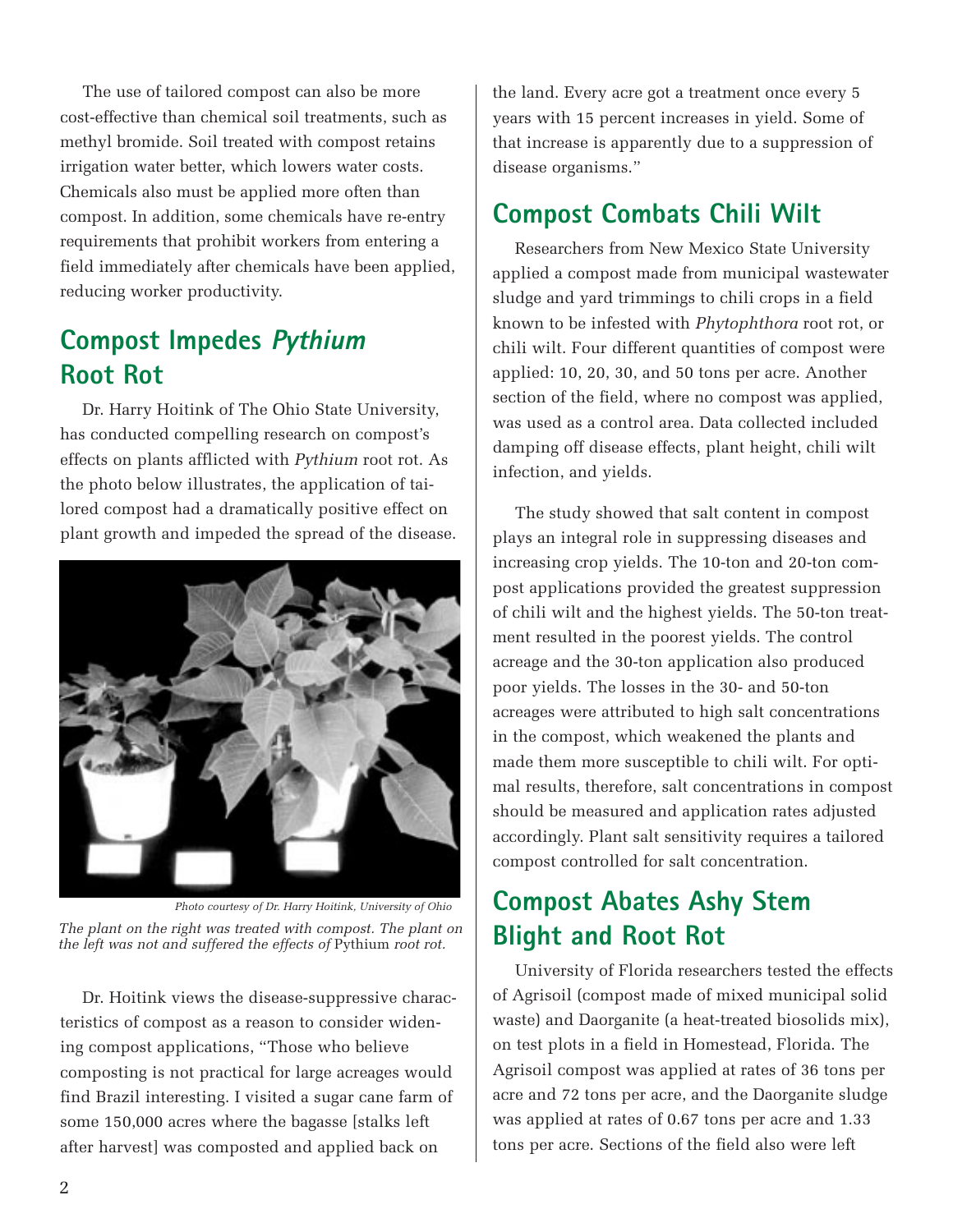untreated as a control. Six weeks after the materials were incorporated into the soil, researchers planted bush beans throughout the field. A second crop, black-eyed peas, was planted following the bean harvest, and Agrisoil compost and Daorganite were applied at the same rates as in the bush bean project. The field was also fertilized according to accepted local agricultural practices.

The health and yields of the bush bean crops were significantly improved by compost. Beans grown in the Agrisoil compost were larger and healthier. Yields from the 36 and 72 tons per acre application areas were both 25 percent higher than control area yields. Beans grown in the Daorganite mix showed low yields similar to those grown in the control areas. In addition, ashy stem blight severely affected beans grown in both the control and Daorganite-treated areas, but not the plots with Agrisoil compost.

The health and yields of the black-eyed pea crops grown in compost were also significantly improved. These crops had greener foliage and were larger than those grown in the control or Daorganite-treated plots. Yields from the compost-enriched areas were more than double the control yields in the 72 tons per acre application sections and also significantly higher in the 36 tons per acre sections. By comparison, yields in the Daorganite-treated areas were only slightly higher or comparable to those in the control sections. *Rhizoctonia* root rot severely affected plants in the Daorganite-treated and control areas, but the disease was considerably less prevalent in the compost-enriched areas.

In this particular study, yields and disease infection proved to be directly related in both the bean and pea crops. Mature Agrisoil compost was more effective at disease suppression than the Daorganite heat-treated biosolids mix. Thus, yields were uniformly higher in the Agrisoil-treated areas than in the Daorganite-treated and control areas.

#### **Mortality Composting**

More than 7.3 billion chickens, ducks, and turkeys are raised for commercial sale in the United States each year, according to U.S. Department of Agriculture's National Agricultural Statistics Service. About 37 million birds (18-25 percent) die from disease or other natural causes before they are marketable. As more poultry is consumed, these numbers are expected to climb.

Composting is a viable and cost-effective option for disposing of poultry mortalities as compared to incineration or burial. Pathogens in poultry carcasses are destroyed during composting by the high temperatures (130-155 degrees Fahrenheit) inherent in the process.

During composting, various odor control techniques can be used. As a result, this type of compost is not only safe for crop application, but it also can be safely sold by farmers. In fact, selling excess compost could even be a source of additional income for farmers. Markets for high-quality compost include professional growers (such as horticultural greenhouses and nurseries), homeowners, turf growers, and crop farmers (such as corn and wheat farmers). Professional growers alone purchase \$250 million per year in compost products.

### **Pest Control**

ompost also can eradicate some types of pests, such as parasitic nematode (worm) infections, in addition to its use in controlling disease. Specially formulated (tailored) compost can eradicate some types of pests, such as parasitic nematode (worm) infections, in addition to its use in controlling disease. Specially formulated (tailored) compost can include chemicals that actually kill nematodes or prevent their eggs from hatching. Most types of compost help control parasitic nematodes by providing nutrients to the soil, which encourage the growth of fungi and other organisms, which, in turn, compete with or destroy nematodes. Compost also contributes to plants' basic health, making them less susceptible to pests.